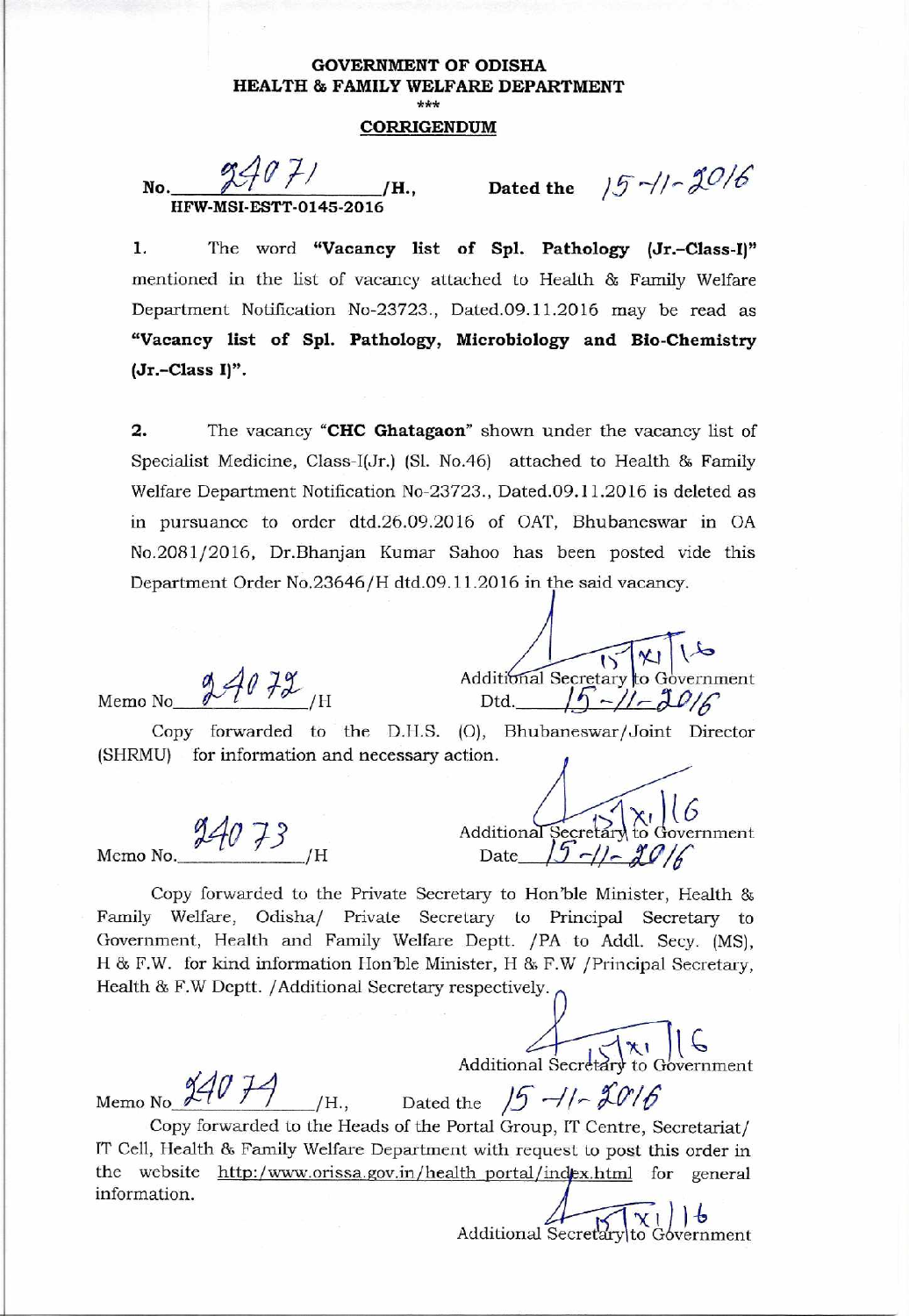# **GOVERNMENT OF ODISHA** HEALTH & FAMILY WELFARE DEPARTMENT \*\*\*

#### CORRIGENDUM

No. /H., HFW-MSI-ESTT-0145-2016

Dated the  $15 - 1 - 2016$ 

1. The word "Vacancy list of Spl. Pathology (Jr.-Class-I)" mentioned in the list of vacancy attached to Health & Family Welfare Department Notification No-23723., Dated.09.11.2016 may be read as "Vacancy list of Spl. Pathology, Microbiology and Bio-Chemistry  $(Jr.-Class I)$ ".

 $\overline{2}$ . The vacancy "CHC Ghatagaon" shown under the vacancy list of Specialist Medicine, Class-I(Jr.) (Sl. No.46) attached to Health & Family Welfare Department Notification No-23723., Dated.09.11.2016 is deleted as in pursuance to order dtd.26.09.2016 of OAT, Bhubaneswar in OA No.2081/2016, Dr.Bhanjan Kumar Sahoo has been posted vide this Department Order No.23646/H dtd.09.11.2016 in the said vacancy.

 $24072$ Memo No

Memo No.

 $24073$ 

Additional Secretary to Government Dtd.  $1/2 - 7/2$ 

Copy forwarded to the D.H.S. (O), Bhubaneswar/Joint Director (SHRMU) for information and necessary action.

Additional Secretary to Government Date  $(5 - 1) - 70$ 

Copy forwarded to the Private Secretary to Hon'ble Minister, Health & Family Welfare, Odisha/ Private Secretary to Principal Secretary to Government, Health and Family Welfare Deptt. /PA to Addl. Secy. (MS), H & F.W. for kind information Hon'ble Minister, H & F.W / Principal Secretary, Health & F.W Deptt. / Additional Secretary respectively.

Additional Secretary to Government

Memo No  $\frac{94074}{1}$ /H., Dated the  $15 - 1 - 2016$ Copy forwarded to the Heads of the Portal Group, IT Centre, Secretariat/ IT Cell, Health & Family Welfare Department with request to post this order in the website http:/www.orissa.gov.in/health portal/index.html for general information.

Additional Secretary to Government

 $\mathbb{Q}$